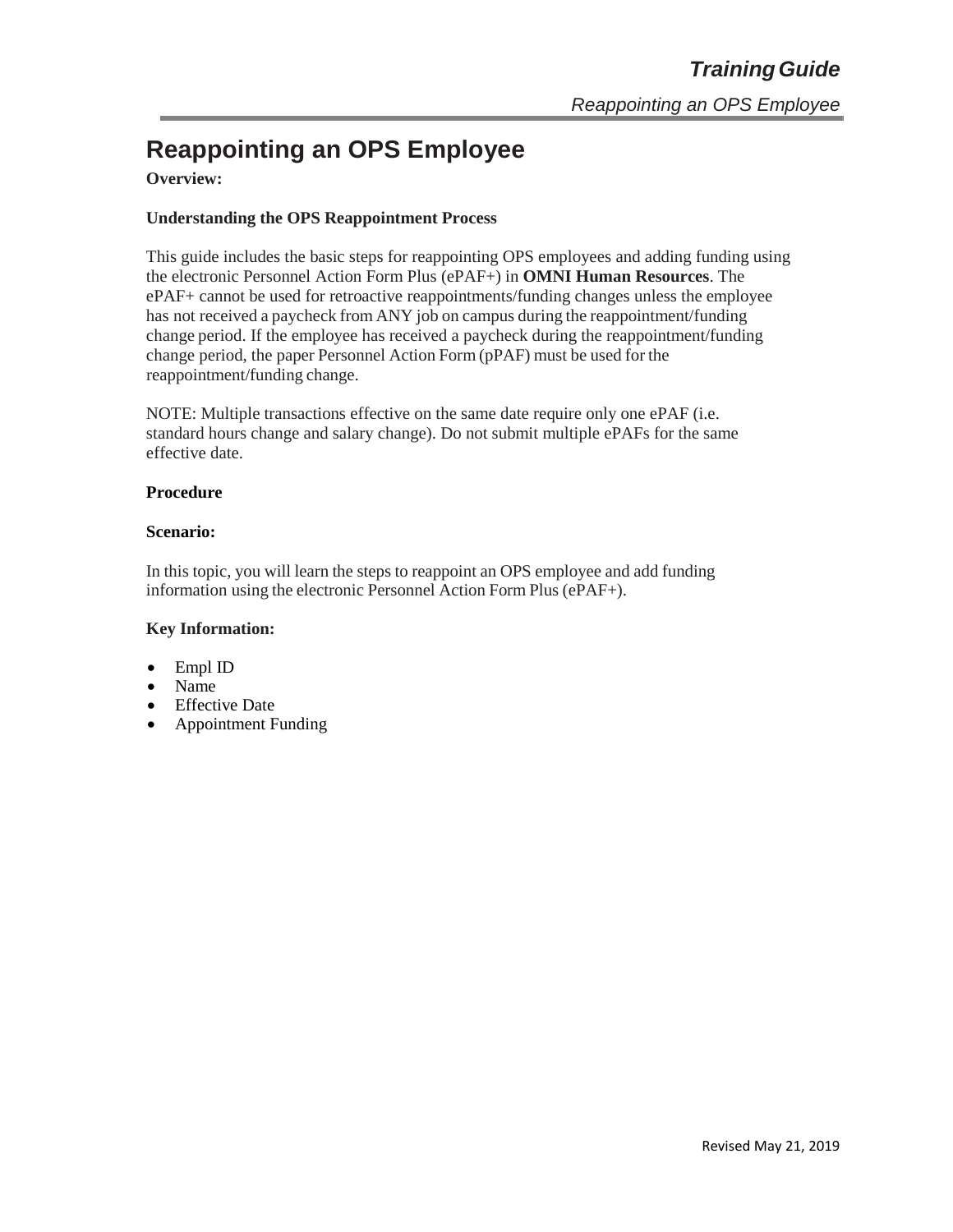| <b>myFSU</b>                                            |                              | ▼ Manager Self Service          |                               | $\overline{\mathbf{A}}$ Q $\mathbf{Y}$ : |
|---------------------------------------------------------|------------------------------|---------------------------------|-------------------------------|------------------------------------------|
| eORR Online Role Request                                | ePAF+                        | eRDF Retro Distribution Form    | <b>FACET</b>                  | <b>FSU AP Employee Contract</b>          |
| ¥                                                       | $\mathbb{Y}$                 |                                 |                               | $\frac{\omega}{\Xi}$                     |
| <b>FSU Faculty Contracts</b><br>$\overline{\mathbf{z}}$ | Job and Personal Information | <b>Learning and Development</b> | <b>Performance Management</b> | <b>Recruiting</b><br>$\mathbf{r}$        |
| <b>Reporting Tools</b>                                  | <b>Time Management</b>       | FSU On-Boarding                 |                               |                                          |

| <b>Step</b> | <b>Action</b>                                                                |
|-------------|------------------------------------------------------------------------------|
|             | Go to OMNI HR and select <b>Manager Self Service</b> from the dropdown menu. |
| 2.          | Click in the $ePAF+$ tile.                                                   |

| <b>Manager Self Service</b> | ePAF+                                                             |
|-----------------------------|-------------------------------------------------------------------|
| Approve ePAF+               | Approve ePAF+                                                     |
| Enter ePAF+ Transactions    | <b>Select a Transaction</b>                                       |
| View ePAF prior to May '07  | There are no ePAF+ requests pending your approval at this time.   |
| View/Rework ePAF+           | Go To<br><b>Manager Home</b><br>Job and Personal Information Home |
|                             |                                                                   |
|                             |                                                                   |
|                             |                                                                   |

| <b>Step</b> | <b>Action</b>                                                                     |
|-------------|-----------------------------------------------------------------------------------|
|             | Click Enter ePAF+ Transactions. Select the type of transaction from the drop down |
|             | menu.                                                                             |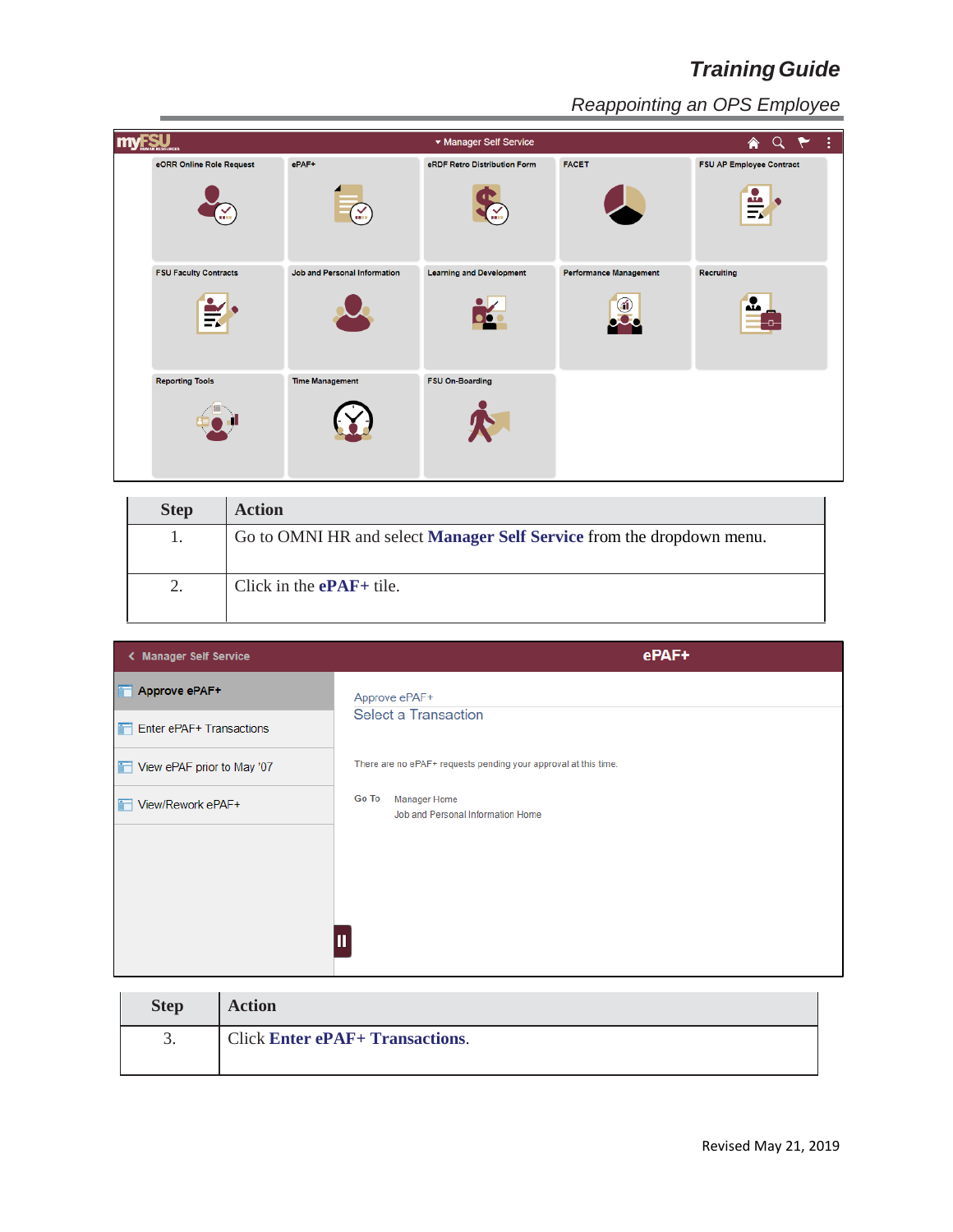| < Manager Self Service          |                                                                                                                                                                                                            | ePAF+ |
|---------------------------------|------------------------------------------------------------------------------------------------------------------------------------------------------------------------------------------------------------|-------|
| Approve ePAF+                   | Enter ePAF+ Transaction                                                                                                                                                                                    |       |
| <b>Enter ePAF+ Transactions</b> | Select an HR Transaction search type. Enter any information you have and click the Search button.                                                                                                          |       |
| View ePAF prior to May '07      | <b>HR Transaction Search Type</b><br>$\mathbf{v}$<br>Type:                                                                                                                                                 |       |
| <b>T</b> View/Rework ePAF+      | <b>Add New Position</b><br>Appointment/Filled Position<br>Empl ID:<br><b>Courtesy Appointments</b><br><b>Last Name:</b><br><b>Update Vacant Position</b><br><b>First Name:</b><br>Position:<br>Department: |       |
|                                 | <b>Refine Search Results</b><br>Department Rep<br>Direct Reports<br>Search<br>Clear                                                                                                                        |       |
| <b>Action</b><br><b>Step</b>    |                                                                                                                                                                                                            |       |

| ~~~~ | . <i>. .</i>                                                 |
|------|--------------------------------------------------------------|
|      | Enter the desired information into the <b>Empl ID</b> field. |
|      |                                                              |
|      |                                                              |

| Approve ePAF+<br>Enter ePAF+ Transaction<br>Select an HR Transaction search type. Enter any information you have and click the Search button.<br><b>Enter ePAF+ Transactions</b><br><b>HR Transaction Search Type</b><br>View ePAF prior to May '07<br>Appointment/Filled Position<br>$\overline{\mathbf{v}}$<br>Type:<br>View/Rework ePAF+<br>000123456<br>$\mathbf Q$<br>Empl ID:<br><b>Last Name:</b><br><b>First Name:</b><br>Position:<br>Department:<br>Terminate Appointment<br><b>Refine Search Results</b><br>Direct Reports<br>Department Rep | < Manager Self Service |                 | ePAF+ |
|---------------------------------------------------------------------------------------------------------------------------------------------------------------------------------------------------------------------------------------------------------------------------------------------------------------------------------------------------------------------------------------------------------------------------------------------------------------------------------------------------------------------------------------------------------|------------------------|-----------------|-------|
|                                                                                                                                                                                                                                                                                                                                                                                                                                                                                                                                                         |                        |                 |       |
|                                                                                                                                                                                                                                                                                                                                                                                                                                                                                                                                                         |                        |                 |       |
|                                                                                                                                                                                                                                                                                                                                                                                                                                                                                                                                                         |                        |                 |       |
|                                                                                                                                                                                                                                                                                                                                                                                                                                                                                                                                                         |                        | Clear<br>Search |       |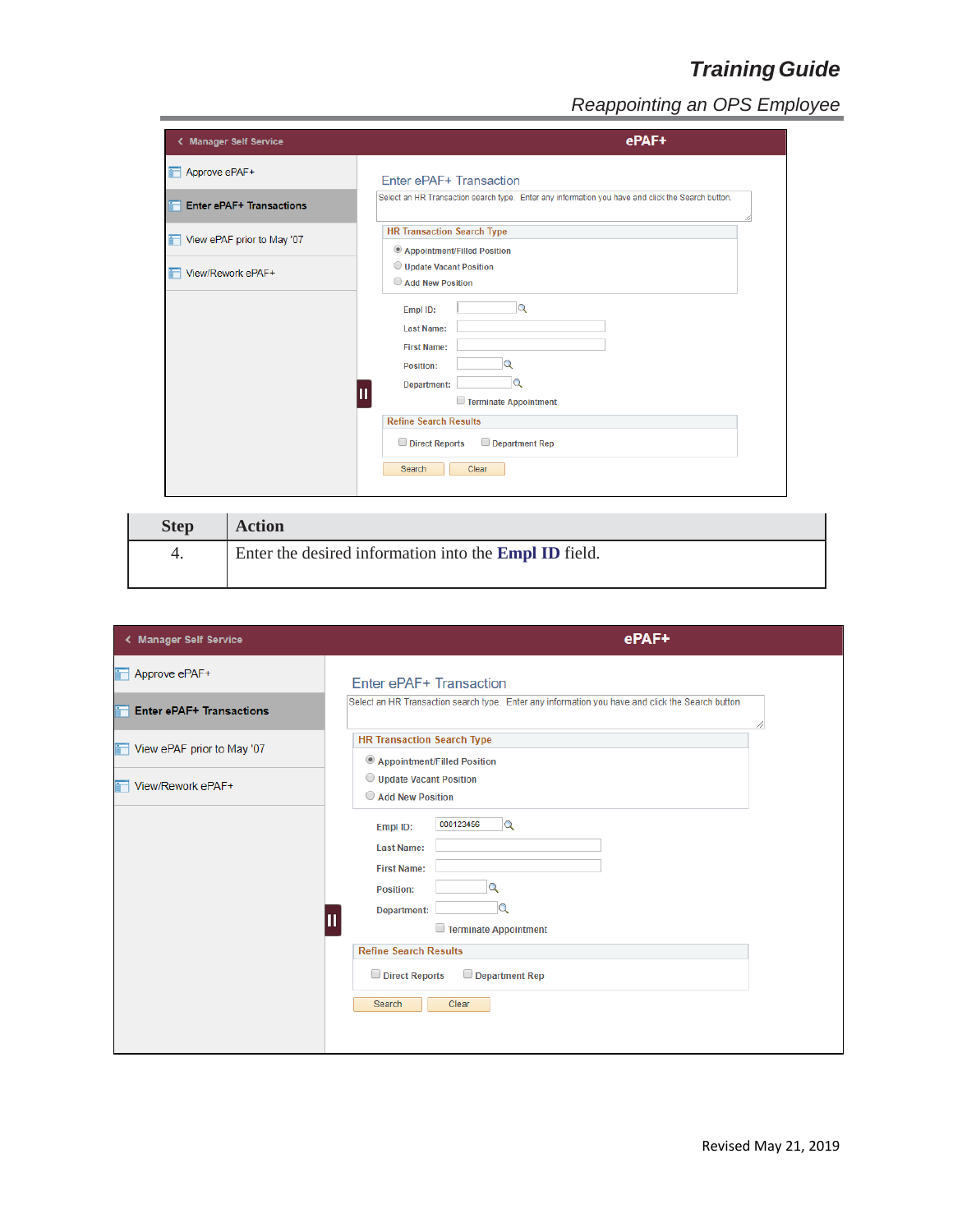| <b>Step</b> | <b>Action</b>                             |
|-------------|-------------------------------------------|
| C.          | Click the <b>Search</b> button.<br>Search |

| < Manager Self Service          | ePAF+                                                                                                       | ♠                         |                        |
|---------------------------------|-------------------------------------------------------------------------------------------------------------|---------------------------|------------------------|
| Approve ePAF+                   | Enter ePAF+ Transaction                                                                                     |                           | Print   New W          |
| <b>Enter ePAF+ Transactions</b> | Select an HR Transaction search type. Enter any information you have and click the Search button.           |                           |                        |
| View ePAF prior to May '07      | <b>HR Transaction Search Type</b>                                                                           |                           |                        |
| View/Rework ePAF+               | Appointment/Filled Position<br>ν.<br>Type:                                                                  |                           |                        |
|                                 | 000123456<br>$\alpha$<br>Empl ID:                                                                           |                           |                        |
|                                 | Last Name:                                                                                                  |                           |                        |
|                                 | <b>First Name:</b>                                                                                          |                           |                        |
|                                 | Position:                                                                                                   |                           |                        |
|                                 | $\alpha$<br>Department:                                                                                     |                           |                        |
|                                 | Terminate Appointment                                                                                       |                           |                        |
|                                 | <b>Refine Search Results</b>                                                                                |                           |                        |
|                                 | Department Rep<br>Direct Reports                                                                            |                           |                        |
|                                 | Clear<br>Search                                                                                             |                           |                        |
|                                 |                                                                                                             |                           |                        |
|                                 | Empl Position<br><b>Position Title</b><br>Job Title<br>Dept<br>Empl ID<br>Job Code<br>Name<br>Record Number | <b>Department Name</b>    | <b>Originator Name</b> |
|                                 | Westcott, William<br>000123456 0<br>T011<br>Business Off Clerical Etc                                       | Dean College of Education |                        |
|                                 |                                                                                                             |                           |                        |

| <b>Step</b> | <b>Action</b>                       |           |
|-------------|-------------------------------------|-----------|
| 6.          | Click the <b>desired name</b> link. |           |
|             | Name                                | Empl ID   |
|             | Westcott, William                   | 000123456 |

| ePAF+                                                                                                                                                                                                                                                                                                                                                                                               | <b>Transaction Effective Date</b> |
|-----------------------------------------------------------------------------------------------------------------------------------------------------------------------------------------------------------------------------------------------------------------------------------------------------------------------------------------------------------------------------------------------------|-----------------------------------|
| Transaction Effective Date<br>Enter transaction Effective Date. Current Information section will reflect data as of this date. The date may be changed<br>prior to submission and while working in Draft mode, though changes will reset data previously entered into the form. The<br>Effective Date cannot be changed if the ePAF+ is pushed back.<br>*Requested Transaction Date: 05/16/2019  51 |                                   |
| Submit                                                                                                                                                                                                                                                                                                                                                                                              |                                   |
|                                                                                                                                                                                                                                                                                                                                                                                                     |                                   |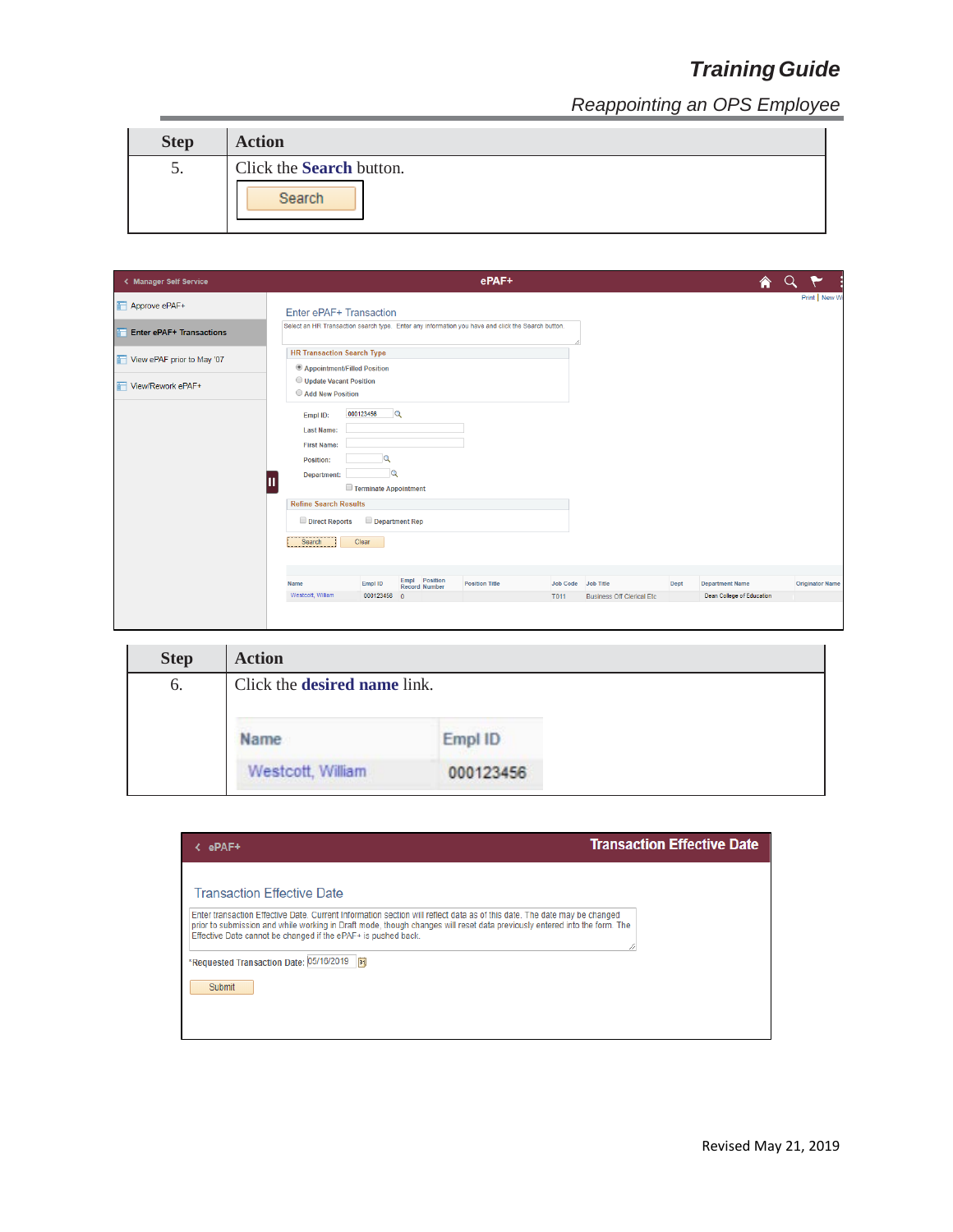| <b>Step</b> | <b>Action</b>                                                                                                                                                                                                      |
|-------------|--------------------------------------------------------------------------------------------------------------------------------------------------------------------------------------------------------------------|
| 7.          | Click the <b>Submit</b> button.                                                                                                                                                                                    |
|             | Submit                                                                                                                                                                                                             |
| 8.          | Note: The Requested Transaction Date will default to the current Date. Enter the desired information into the *Requested Transaction Date: Required field. For the<br>purpose of this example, Enter "05/31/2019". |

| ePAF+                                                                                                                                                                                                                                                                                                                                                                                                            | <b>Transaction Effective Date</b> |
|------------------------------------------------------------------------------------------------------------------------------------------------------------------------------------------------------------------------------------------------------------------------------------------------------------------------------------------------------------------------------------------------------------------|-----------------------------------|
| <b>Transaction Effective Date</b><br>Enter transaction Effective Date. Current Information section will reflect data as of this date. The date may be changed<br>prior to submission and while working in Draft mode, though changes will reset data previously entered into the form. The<br>Effective Date cannot be changed if the ePAF+ is pushed back.<br>*Requested Transaction Date: 05/31/2019<br>Submit |                                   |

| <b>Step</b> | <b>Action</b>                   |
|-------------|---------------------------------|
| 9.          | Click the <b>Submit</b> button. |
|             | Submit                          |

| Salary (?)                                                 |                    |                               |                     |                                |                                         |                   |                          |
|------------------------------------------------------------|--------------------|-------------------------------|---------------------|--------------------------------|-----------------------------------------|-------------------|--------------------------|
|                                                            |                    |                               |                     | Reason Code                    |                                         |                   |                          |
|                                                            |                    |                               |                     | <b>Hourly Change Rate</b>      | Change Pct                              |                   |                          |
| <b>Hourly Rate</b>                                         | 10.000000          |                               |                     |                                |                                         |                   |                          |
|                                                            |                    |                               |                     |                                |                                         |                   |                          |
| <b>Bi-Weekly Rate</b>                                      | 160.000000         |                               |                     |                                |                                         |                   |                          |
| <b>Appointment Funding</b> (?)<br>$\overline{\phantom{a}}$ |                    |                               |                     |                                |                                         |                   |                          |
| <b>Current Account / Distribution %</b>                    |                    |                               |                     |                                |                                         |                   |                          |
| <b>Begin Date</b><br>04/19/2019                            |                    | <b>End Date</b><br>04/26/2019 |                     |                                | <b>Total Period Amount</b><br>96 000000 | 6                 |                          |
| <b>Current Funding</b>                                     |                    |                               |                     |                                |                                         |                   |                          |
| <b>Account Code</b>                                        | <b>Description</b> |                               | Dist %              |                                | <b>Period Amount</b>                    |                   |                          |
| 108000110O                                                 |                    | ITS GEN REV OPS               | 100.000             |                                | 96.000000                               |                   |                          |
| Allow Gaps in Funding Dates                                |                    | Copy Budget Forward           |                     | <b>Department Budget Table</b> |                                         |                   |                          |
| <b>Proposed Account / Distribution %</b>                   |                    |                               |                     |                                |                                         |                   |                          |
| <b>Begin Date</b>                                          |                    | <b>End Date</b>               | <b>Total Dist %</b> |                                | <b>Total Period Amount</b>              |                   | $\overline{\phantom{0}}$ |
| 05/31/2019                                                 |                    | $\overline{\mathbf{31}}$      | 0.000               |                                |                                         |                   |                          |
| <b>Proposed Funding</b>                                    |                    |                               |                     |                                |                                         |                   |                          |
|                                                            |                    | <b>Description</b>            |                     | Dist %                         |                                         | <b>Period Amt</b> |                          |
| <b>Account Code</b>                                        |                    |                               |                     |                                |                                         | $+$               | Ξ                        |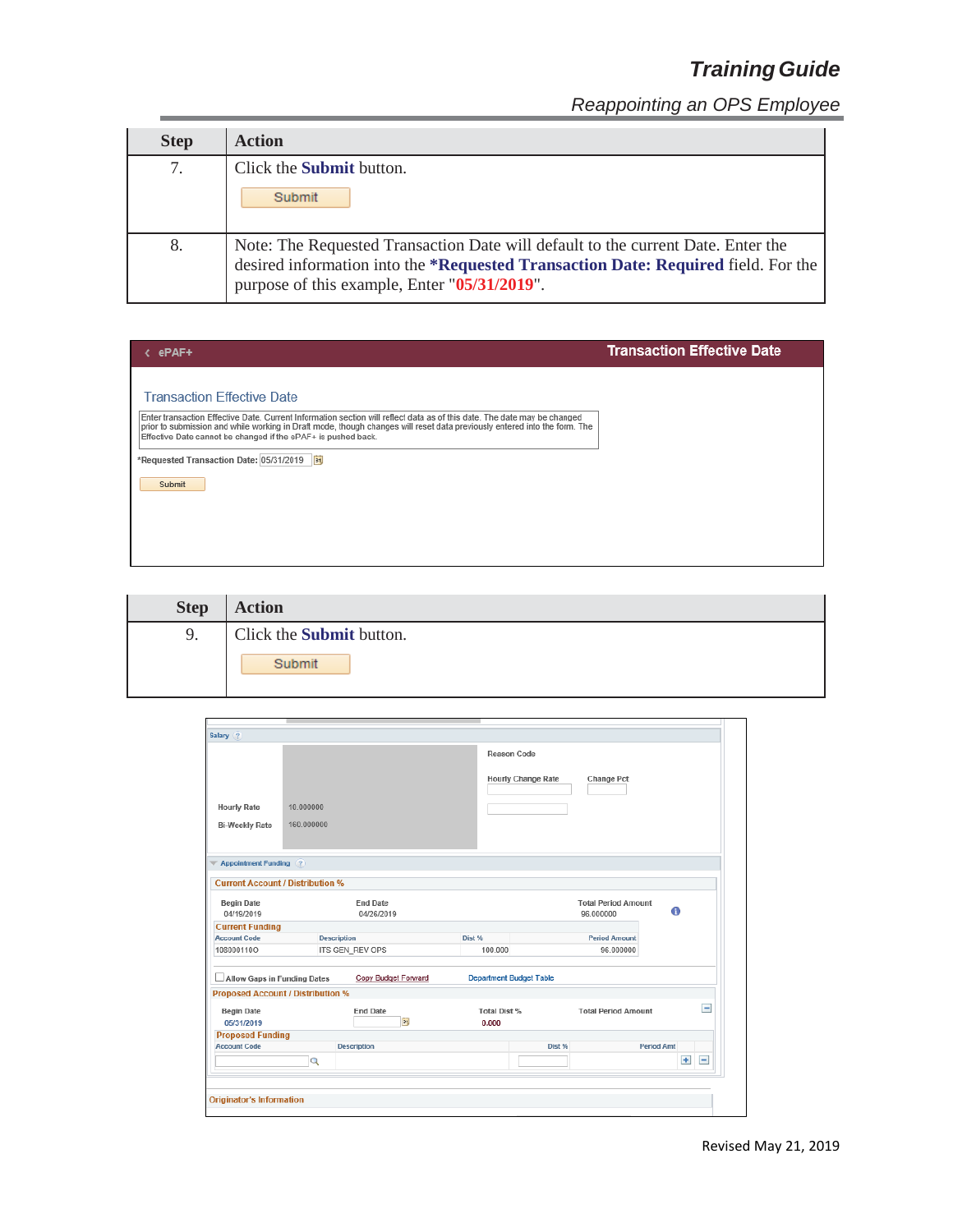| <b>Step</b> | <b>Action</b>                                                                                                         |
|-------------|-----------------------------------------------------------------------------------------------------------------------|
| 10.         | Click in the <b>End Date</b> field.                                                                                   |
| 11.         | Enter the desired information into the <b>End Date</b> field. For the purpose of this<br>example, Enter "12/20/2019". |

| Salary (?)                                                      |                    |                                    |                                |                                          |                                         |                   |
|-----------------------------------------------------------------|--------------------|------------------------------------|--------------------------------|------------------------------------------|-----------------------------------------|-------------------|
|                                                                 |                    |                                    |                                | Reason Code<br><b>Hourly Change Rate</b> | Change Pct                              |                   |
|                                                                 |                    |                                    |                                |                                          |                                         |                   |
| <b>Hourly Rate</b>                                              | 10.000000          |                                    |                                |                                          |                                         |                   |
| <b>Bi-Weekly Rate</b>                                           | 160.000000         |                                    |                                |                                          |                                         |                   |
| <b>Appointment Funding</b> (?)<br>$\overline{\phantom{a}}$      |                    |                                    |                                |                                          |                                         |                   |
| <b>Current Account / Distribution %</b>                         |                    |                                    |                                |                                          |                                         |                   |
| <b>Begin Date</b><br>04/19/2019                                 |                    | <b>End Date</b><br>04/26/2019      |                                |                                          | <b>Total Period Amount</b><br>96.000000 | A                 |
| <b>Current Funding</b>                                          |                    |                                    |                                |                                          |                                         |                   |
| <b>Account Code</b>                                             | <b>Description</b> |                                    | Dist %                         |                                          | <b>Period Amount</b>                    |                   |
| 108000110O                                                      |                    | ITS GEN_REV OPS                    | 100,000                        |                                          | 96.000000                               |                   |
|                                                                 |                    |                                    |                                |                                          |                                         |                   |
| Allow Gaps in Funding Dates                                     |                    | Copy Budget Forward                | <b>Department Budget Table</b> |                                          |                                         |                   |
|                                                                 |                    |                                    |                                |                                          |                                         |                   |
| <b>Begin Date</b><br>05/31/2019                                 |                    | <b>End Date</b><br>12/20/2019<br>E | Total Dist %<br>0.000          |                                          | <b>Total Period Amount</b>              | $+$ $-$           |
| <b>Proposed Funding</b>                                         |                    |                                    |                                |                                          |                                         |                   |
| <b>Proposed Account / Distribution %</b><br><b>Account Code</b> |                    | <b>Description</b>                 |                                | Dist %                                   |                                         | <b>Period Amt</b> |

| <b>Step</b> | <b>Action</b>                                                                                        |
|-------------|------------------------------------------------------------------------------------------------------|
| 12.         | Press [ <b>Tab</b> ] to exit the field.                                                              |
| 13.         | Click in the <b>Account Code</b> field.                                                              |
| 14.         | Enter the desired information into the field. For the purpose of this example,<br>Enter"123000110o". |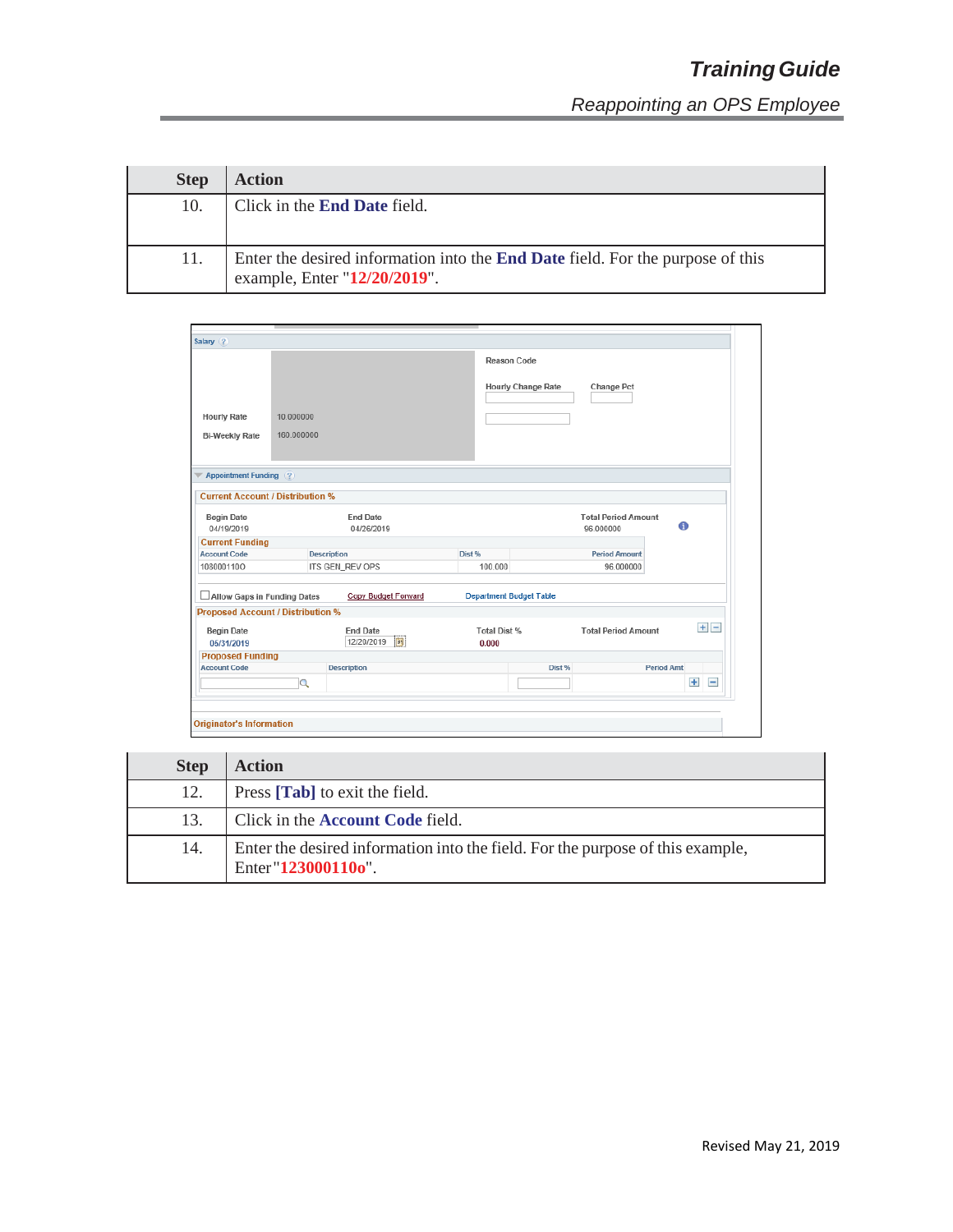|                                          |            |                                      | Reason Code                    |                           |                            |                   |         |
|------------------------------------------|------------|--------------------------------------|--------------------------------|---------------------------|----------------------------|-------------------|---------|
|                                          |            |                                      |                                | <b>Hourly Change Rate</b> | <b>Change Pct</b>          |                   |         |
| <b>Hourly Rate</b>                       | 10.000000  |                                      |                                |                           |                            |                   |         |
| <b>Bi-Weekly Rate</b>                    | 160.000000 |                                      |                                |                           |                            |                   |         |
|                                          |            |                                      |                                |                           |                            |                   |         |
| <b>Appointment Funding</b> (?)           |            |                                      |                                |                           |                            |                   |         |
| <b>Current Account / Distribution %</b>  |            |                                      |                                |                           |                            |                   |         |
| <b>Begin Date</b>                        |            | <b>End Date</b>                      |                                |                           | <b>Total Period Amount</b> |                   |         |
| 04/19/2019                               |            | 04/26/2019                           |                                |                           | 96.000000                  | 0                 |         |
| <b>Current Funding</b>                   |            |                                      |                                |                           |                            |                   |         |
| <b>Account Code</b>                      |            | <b>Description</b>                   | Dist %                         |                           | <b>Period Amount</b>       |                   |         |
| 108000110O                               |            | ITS GEN_REV OPS                      | 100.000                        |                           | 96.000000                  |                   |         |
| Allow Gaps in Funding Dates              |            | Copy Budget Forward                  | <b>Department Budget Table</b> |                           |                            |                   |         |
| <b>Proposed Account / Distribution %</b> |            |                                      |                                |                           |                            |                   |         |
|                                          |            | <b>End Date</b><br>12/20/2019<br> 31 | Total Dist %<br>0.000          |                           | <b>Total Period Amount</b> |                   | $+$ $-$ |
| <b>Begin Date</b><br>05/31/2019          |            |                                      |                                |                           |                            |                   |         |
| <b>Proposed Funding</b>                  |            |                                      |                                |                           |                            |                   |         |
| <b>Account Code</b>                      |            | <b>Description</b>                   |                                | Dist %                    |                            | <b>Period Amt</b> |         |

| <b>Step</b> | <b>Action</b>                                                                                   |
|-------------|-------------------------------------------------------------------------------------------------|
| 15.         | Press [ <b>Tab</b> ] to exit the field.                                                         |
| 16.         | Click in the <b>Distribution Percent</b> field.                                                 |
| 17.         | Enter the desired information into the field. For the purpose of this example,<br>Enter "50.00" |

| Salary (?)                                                                |            |                                               |                                |                           |                                           |                        |
|---------------------------------------------------------------------------|------------|-----------------------------------------------|--------------------------------|---------------------------|-------------------------------------------|------------------------|
|                                                                           |            |                                               | <b>Reason Code</b>             |                           |                                           |                        |
| <b>Hourly Rate</b>                                                        | 10.000000  |                                               |                                | <b>Hourly Change Rate</b> | Change Pct                                |                        |
| <b>Bi-Weekly Rate</b>                                                     | 160.000000 |                                               |                                |                           |                                           |                        |
|                                                                           |            |                                               |                                |                           |                                           |                        |
| <b>Appointment Funding</b> (?)<br><b>Current Account / Distribution %</b> |            |                                               |                                |                           |                                           |                        |
|                                                                           |            |                                               |                                |                           |                                           |                        |
| <b>Begin Date</b><br>04/19/2019                                           |            | <b>End Date</b><br>04/26/2019                 |                                |                           | <b>Total Period Amount</b><br>96.000000   |                        |
| <b>Current Funding</b>                                                    |            |                                               |                                |                           |                                           |                        |
| <b>Account Code</b>                                                       |            | <b>Description</b>                            | Dist %                         |                           | <b>Period Amount</b>                      |                        |
| 108000110O                                                                |            | ITS GEN_REV OPS                               | 100.000                        |                           | 96.000000                                 |                        |
| Allow Gaps in Funding Dates                                               |            | Copy Budget Forward                           | <b>Department Budget Table</b> |                           |                                           |                        |
| <b>Proposed Account / Distribution %</b>                                  |            |                                               |                                |                           |                                           |                        |
| <b>Begin Date</b><br>05/31/2019                                           |            | <b>End Date</b><br>12/20/2019<br>$\mathbf{E}$ | <b>Total Dist %</b><br>50,000  | ø                         | <b>Total Period Amount</b><br>1168.000000 | $+$ $-$<br>A           |
| <b>Proposed Funding</b>                                                   |            |                                               |                                |                           |                                           |                        |
| <b>Account Code</b>                                                       |            | <b>Description</b>                            |                                | Dist %                    |                                           | <b>Period Amt</b>      |
| 123000110O                                                                | $\alpha$   | EDU DEAN GEN REV OPS                          |                                | 50.000                    |                                           | $=$<br>1168.000000 $+$ |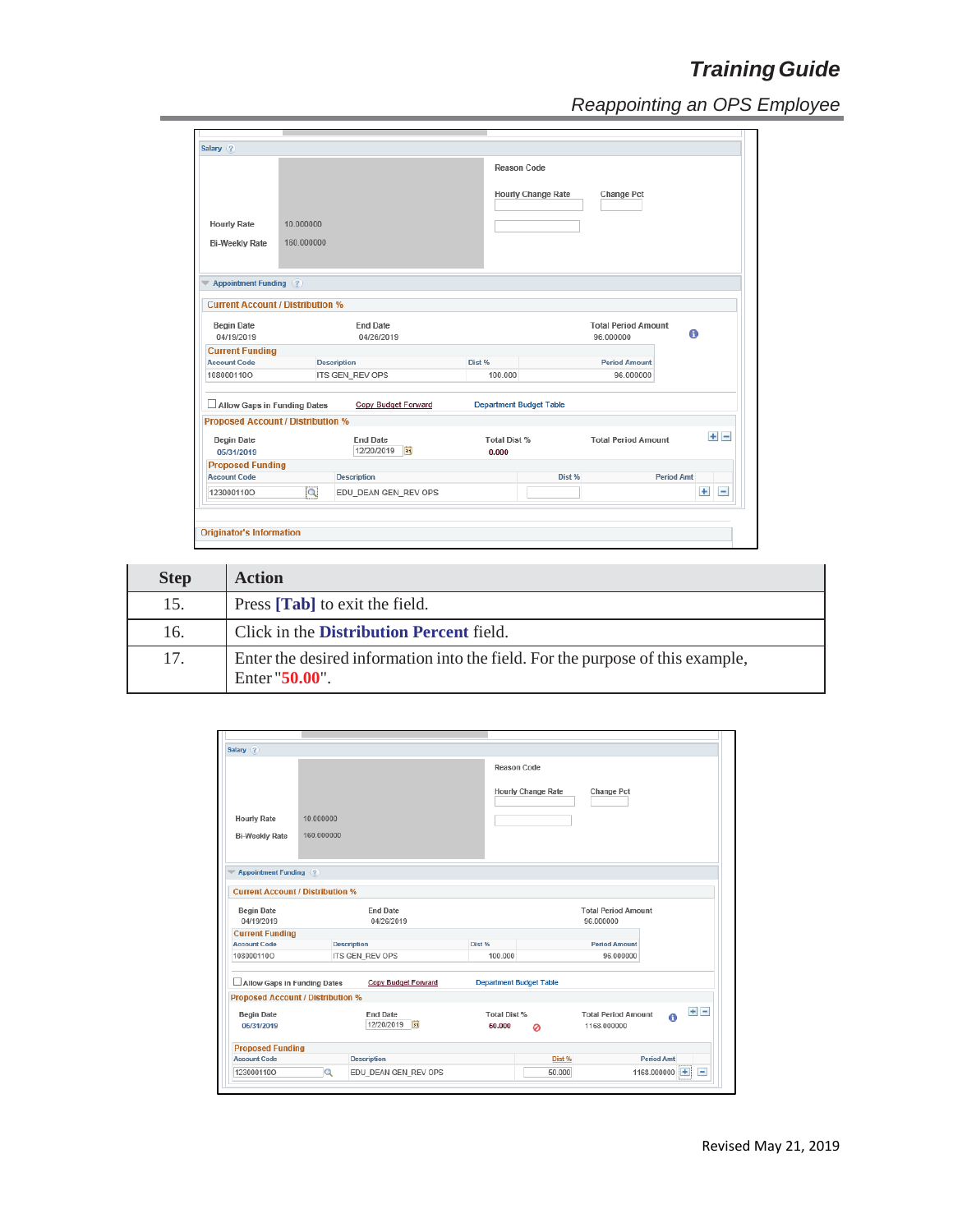*Reappointing an OPS Employee*

| <b>Step</b> | <b>Action</b>                               |
|-------------|---------------------------------------------|
| 18.         | Press [Tab] to exit the field.              |
| 19.         | Click the <b>Add a new row</b> " $+$ " key. |
|             |                                             |

| Salary (?)                               |            |                      |                     |                                |                            |                   |                    |                |
|------------------------------------------|------------|----------------------|---------------------|--------------------------------|----------------------------|-------------------|--------------------|----------------|
|                                          |            |                      |                     | Reason Code                    |                            |                   |                    |                |
|                                          |            |                      |                     | <b>Hourly Change Rate</b>      | Change Pct                 |                   |                    |                |
| <b>Hourly Rate</b>                       | 10.000000  |                      |                     |                                |                            |                   |                    |                |
|                                          |            |                      |                     |                                |                            |                   |                    |                |
| <b>Bi-Weekly Rate</b>                    | 160.000000 |                      |                     |                                |                            |                   |                    |                |
| <b>Appointment Funding</b> (?)           |            |                      |                     |                                |                            |                   |                    |                |
| <b>Current Account / Distribution %</b>  |            |                      |                     |                                |                            |                   |                    |                |
| <b>Begin Date</b>                        |            | <b>End Date</b>      |                     |                                | <b>Total Period Amount</b> |                   |                    |                |
| 04/19/2019                               |            | 04/26/2019           |                     |                                | 96.000000                  |                   |                    |                |
| <b>Current Funding</b>                   |            |                      |                     |                                |                            |                   |                    |                |
| <b>Account Code</b>                      |            | <b>Description</b>   | Dist %              |                                | <b>Period Amount</b>       |                   |                    |                |
| 108000110O                               |            | ITS GEN_REV OPS      | 100.000             |                                | 96.000000                  |                   |                    |                |
| Allow Gaps in Funding Dates              |            | Copy Budget Forward  |                     | <b>Department Budget Table</b> |                            |                   |                    |                |
| <b>Proposed Account / Distribution %</b> |            |                      |                     |                                |                            |                   |                    |                |
| <b>Begin Date</b>                        |            | <b>End Date</b>      | <b>Total Dist %</b> |                                | <b>Total Period Amount</b> | A                 |                    | $+$ $-$        |
| 05/31/2019                               |            | 12/20/2019<br> 31    | 50,000              | Ø                              | 1168.000000                |                   |                    |                |
| <b>Proposed Funding</b>                  |            |                      |                     |                                |                            |                   |                    |                |
| <b>Account Code</b>                      |            | <b>Description</b>   |                     | Dist %                         |                            | <b>Period Amt</b> |                    |                |
| 123000110O                               | Q          | EDU_DEAN GEN_REV OPS |                     | 50.000                         |                            | 1168.000000       | $+$                | $\overline{ }$ |
|                                          | Q          |                      |                     |                                |                            |                   | $\left  + \right $ | -              |

| <b>Step</b> | <b>Action</b>                                 |                                                                                       |             |                                         |  |
|-------------|-----------------------------------------------|---------------------------------------------------------------------------------------|-------------|-----------------------------------------|--|
| 20.         |                                               | Enter the desired information into the <b>Account Code</b> field. Enter "0250001100". |             |                                         |  |
|             | Salary (?)                                    |                                                                                       |             |                                         |  |
|             |                                               |                                                                                       | Reason Code |                                         |  |
|             |                                               |                                                                                       |             | <b>Hourly Change Rate</b><br>Change Pct |  |
|             | <b>Hourly Rate</b>                            | 10.000000                                                                             |             |                                         |  |
|             | <b>Bi-Weekly Rate</b>                         | 160.000000                                                                            |             |                                         |  |
|             | <b>Appointment Funding (?)</b>                |                                                                                       |             |                                         |  |
|             | <b>Current Account / Distribution %</b>       |                                                                                       |             |                                         |  |
|             | <b>Begin Date</b><br>04/19/2019               | <b>End Date</b><br>04/26/2019                                                         |             | <b>Total Period Amount</b><br>96.000000 |  |
|             | <b>Current Funding</b><br><b>Account Code</b> | <b>Description</b>                                                                    | Dist %      | <b>Period Amount</b>                    |  |
|             | 108000110O                                    | ITS GEN_REV OPS                                                                       | 100.000     | 96.000000                               |  |

Copy Budget Forward Department Budget Table

Total Dist %

 $50.000$   $Q$ 

End Date<br>12/20/2019 **31** 

EDU\_DEAN GEN\_REV OPS

HUMAN\_RES GEN\_REV OPS

 $\begin{minipage}[c]{0.4\linewidth} \textbf{Description} \end{minipage} \vspace{-0.3cm}$ 

Total Period Amount<br>1168.000000

1168.000000

Dist %

50.000

T

 $\bullet$   $\blacksquare$ 

**Period Amt** 

1168.000000 王 三

 $\begin{array}{c} \begin{array}{c} \begin{array}{c} \begin{array}{c} \end{array} \\ \end{array} \end{array} \end{array} \begin{array}{c} \begin{array}{c} \begin{array}{c} \end{array} \end{array} \end{array} \begin{array}{c} \begin{array}{c} \end{array} \end{array} \end{array}$ 

Allow Gaps in Funding Dates

Begin Date

05/31/2019

1230001100

0250001100

**Proposed Funding**<br>Account Code

**Proposed Account / Distribution %** 

 $\overline{a}$ 

 $\overline{\mathbf{Q}}$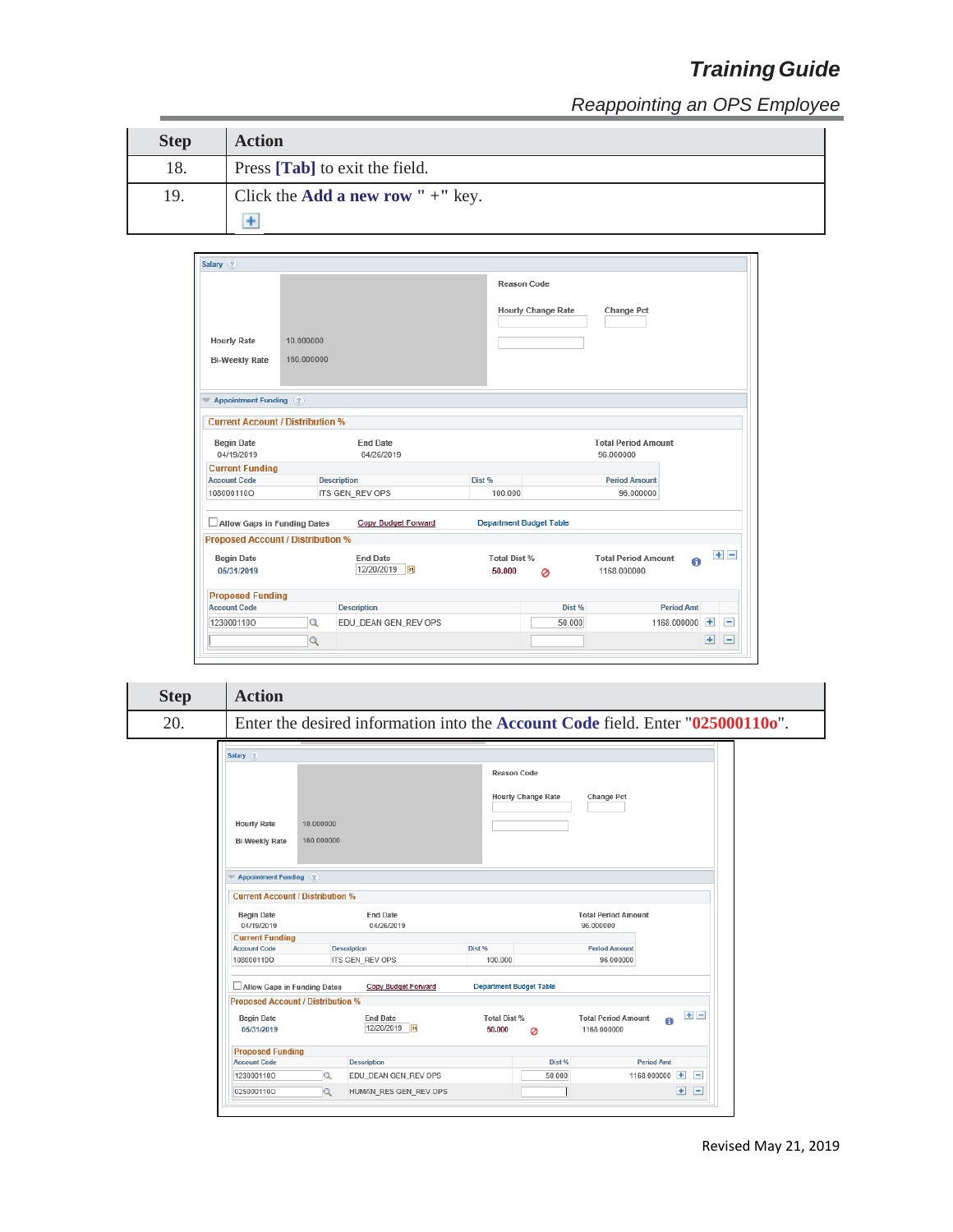| <b>Step</b> | <b>Action</b>                                                                                       |
|-------------|-----------------------------------------------------------------------------------------------------|
| 21.         | Click in the Distribution Percent field.                                                            |
| 22.         | Enter the desired information into the field. For the purpose of this example,<br>Enter $"50.00"$ . |

|                                          |            |                       |                     | <b>Reason Code</b>             |                            |                    |                          |
|------------------------------------------|------------|-----------------------|---------------------|--------------------------------|----------------------------|--------------------|--------------------------|
|                                          |            |                       |                     | <b>Hourly Change Rate</b>      | Change Pct                 |                    |                          |
| <b>Hourly Rate</b>                       | 10.000000  |                       |                     |                                |                            |                    |                          |
| <b>Bi-Weekly Rate</b>                    | 160.000000 |                       |                     |                                |                            |                    |                          |
|                                          |            |                       |                     |                                |                            |                    |                          |
|                                          |            |                       |                     |                                |                            |                    |                          |
| <b>Appointment Funding (?)</b>           |            |                       |                     |                                |                            |                    |                          |
|                                          |            |                       |                     |                                |                            |                    |                          |
| <b>Current Account / Distribution %</b>  |            |                       |                     |                                |                            |                    |                          |
| <b>Begin Date</b>                        |            | <b>End Date</b>       |                     |                                | <b>Total Period Amount</b> |                    |                          |
| 04/19/2019                               |            | 04/26/2019            |                     |                                | 96.000000                  |                    |                          |
| <b>Current Funding</b>                   |            |                       |                     |                                |                            |                    |                          |
| <b>Account Code</b>                      |            | <b>Description</b>    | Dist %              |                                | <b>Period Amount</b>       |                    |                          |
| 108000110O                               |            | ITS GEN_REV OPS       | 100.000             |                                | 96.000000                  |                    |                          |
| Allow Gaps in Funding Dates              |            | Copy Budget Forward   |                     | <b>Department Budget Table</b> |                            |                    |                          |
| <b>Proposed Account / Distribution %</b> |            |                       |                     |                                |                            |                    |                          |
| <b>Begin Date</b>                        |            | <b>End Date</b>       | <b>Total Dist %</b> |                                | <b>Total Period Amount</b> |                    | $+$ $-$                  |
| 05/31/2019                               |            | 12/20/2019<br> 31     | 100,000             |                                | 2336.000000                |                    |                          |
| <b>Proposed Funding</b>                  |            |                       |                     |                                |                            |                    |                          |
| <b>Account Code</b>                      |            | <b>Description</b>    |                     | Dist %                         |                            | <b>Period Amt</b>  |                          |
| 123000110O                               | Q          | EDU DEAN GEN REV OPS  |                     | 50,000                         |                            | $+$<br>1168.000000 | $\overline{\phantom{a}}$ |
|                                          | $\alpha$   | HUMAN_RES GEN_REV OPS |                     | 50.000                         |                            | $1168.000000$ $+$  | E                        |

| <b>Step</b> | <b>Action</b>                                                                                                                                                                                           |
|-------------|---------------------------------------------------------------------------------------------------------------------------------------------------------------------------------------------------------|
| 23.         | Click in the * <b>Originator Comments: Required</b> field.                                                                                                                                              |
| 24.         | NOTE: Comments are required. Enter the desired information into the *Originator<br>Comments: Required field. For the purpose of this example, Enter "Employee<br>being reappointed with split funding." |